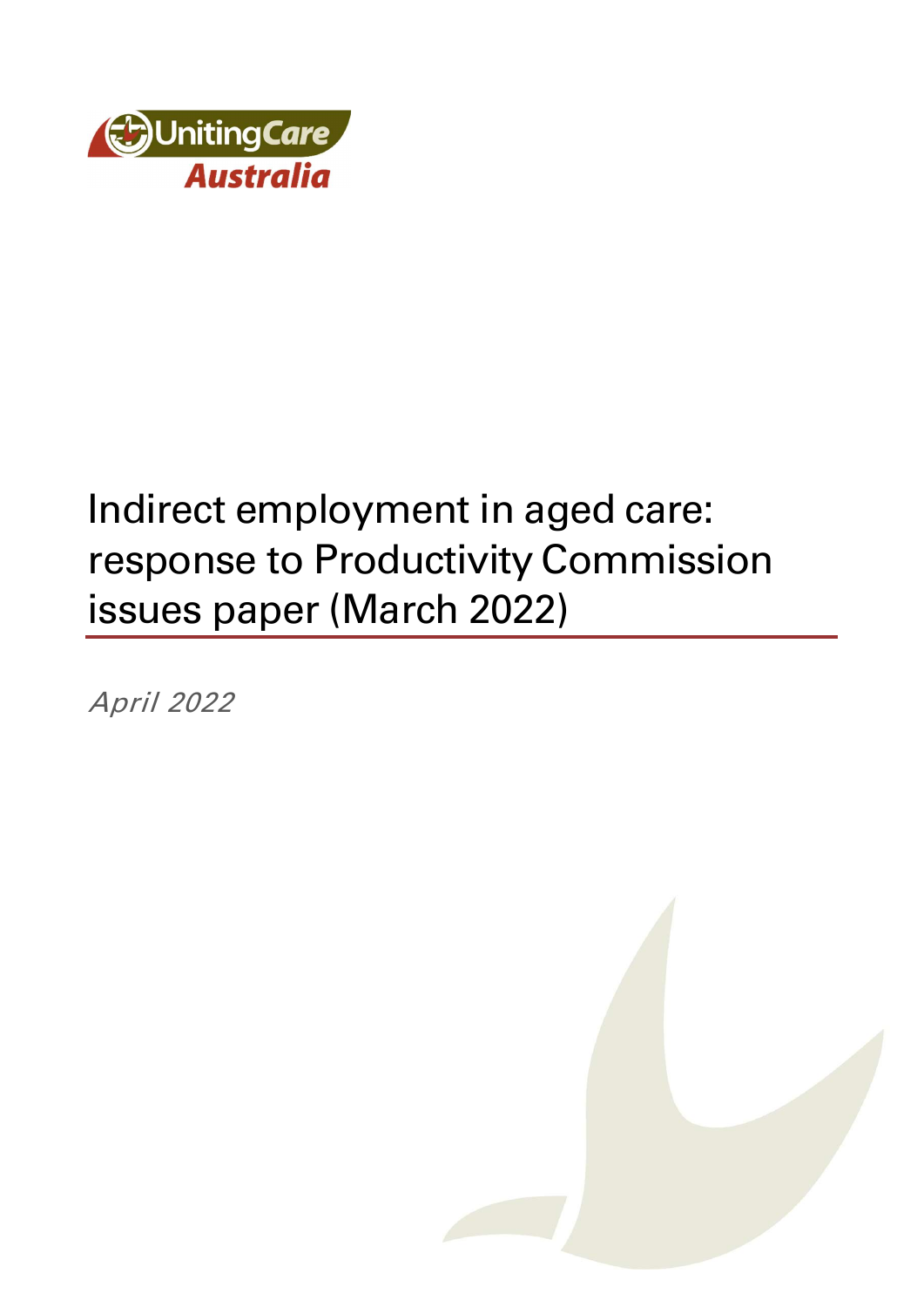# **Contacts**

UnitingCare Australia Level 3, 42 Macquarie St. Barton ACT 2600

Phone: (02) 6249 6717

Email: ucaremail@nat.unitingcare.org.au

Website: unitingcare.org.au



#### About UnitingCare Australia

UnitingCare Australia is the national body for the Uniting Church's community services network and is an agency of the Assembly of the Uniting Church in Australia.

We give voice to the Uniting Church's commitment to social justice through advocacy and by strengthening community service provision.

We are the largest network of social service providers in Australia, supporting 1.4 million people every year across urban, rural and remote communities.

2 We focus on articulating and meeting the needs of people at all stages of life and those that are most vulnerable.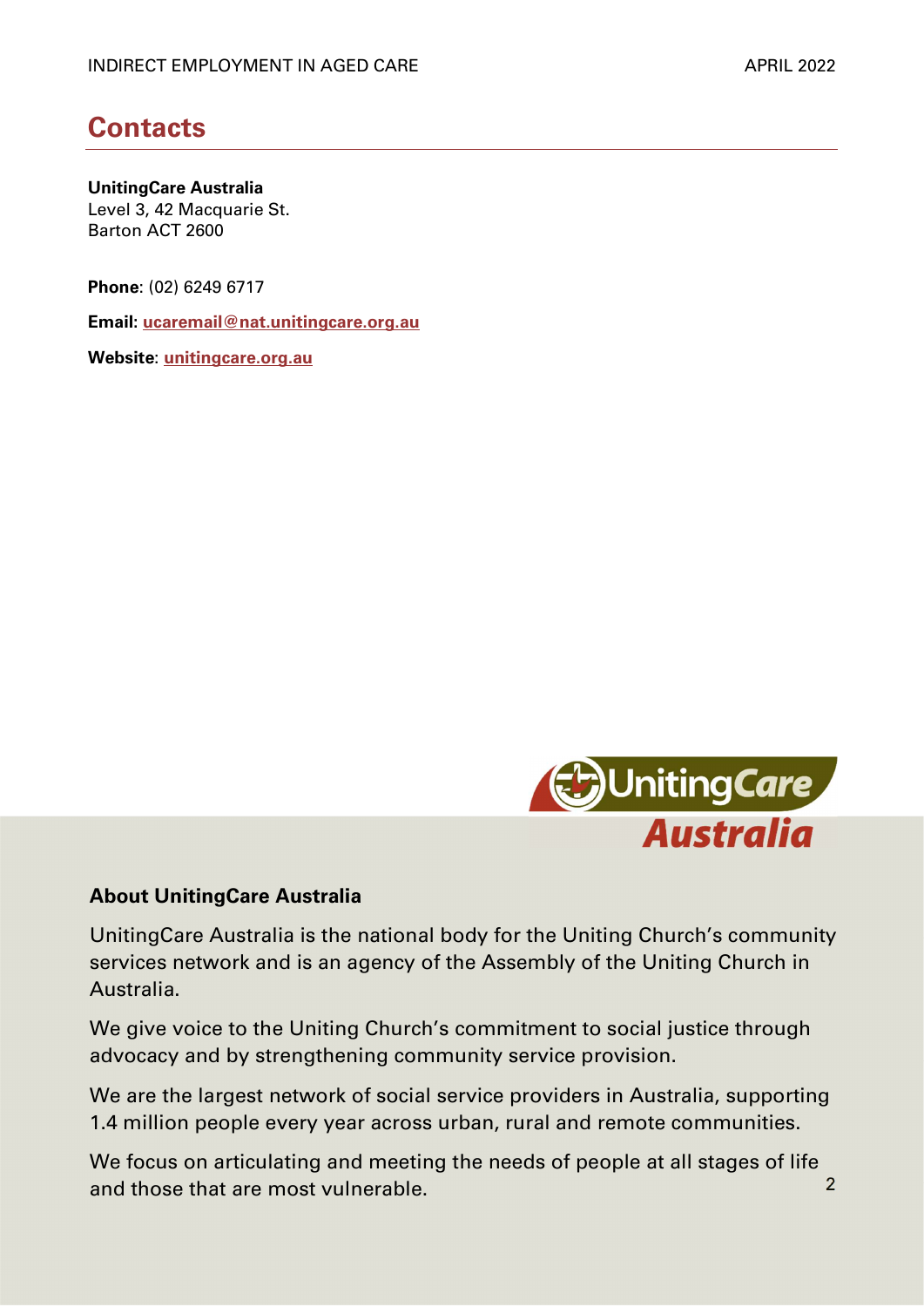# Introduction

UnitingCare Australia's purpose in making this submission is to respond to questions raised in the Productivity Commission (the Commission) issues paper, is to make comment on Recommendation 87 of the Royal Commission's Final Report.

We note that there is a strong link between Recommendation 87 of the Royal Commission's Final Report and the task of the Commission to examine "… employment models in aged care, and the effects that policies and procedures to preference the direct employment of aged care workers would have on the sector". We believe it is necessary for the study to consider critical economy-wide drivers of workforce and industrial relations outcomes, and not limit the study to exploring conditions specific to the aged care sector.

Our interpretation is that the purposes of Recommendation 87 include ensuring that:

(a) users of support and care services are safeguarded by the mechanisms designed to ensure that workers are appropriately skilled and qualified;

(b) members of the workforce are safeguarded against exploitation, underpayment and other risks of insecure employment;

(c) there is a clear understanding of the mechanism of assigning responsibility for supervision and therefore both service user outcomes and worker protections.

UnitingCare Australia fully supports implementation of strategies to achieve these purposes. We believe direct regulation purporting to require services to justify their choice of alternative employment models would inevitably be inefficient and have impacts counter to the direction for the aged care services sector that the Royal Commission envisaged.

# Attracting and retaining workers that can meet aged care needs now and into the future.

We agree with the premise in the paper, that this is not the place to explore the full range of issues that drive the challenge of workforce expansion. To a significant extent the Pollaers report<sup>1</sup> canvased these issues, the exception being the additional drivers of workforce shortages that have emerged with the COVID pandemic.

The Aged Care Workforce Strategy Taskforce exploration was equally limited in scope, in that it was not an opportunity to examine the full range of drivers of wages stagnation in the Australian economy generally. Arguably, one of those drivers is the reduced bargaining power of workers in the face of increasing casualisation of the workforce and emergence of the 'gig' economy.

<sup>1</sup> A matter of care: Australia's Aged Care Workforce Strategy – report of the Aged Care Workforce Strategy Taskforce chaired by Professor John Pollaers OAM available at

https://www.health.gov.au/resources/publications/a-matter-of-care-australias-aged-care-workforce-strategy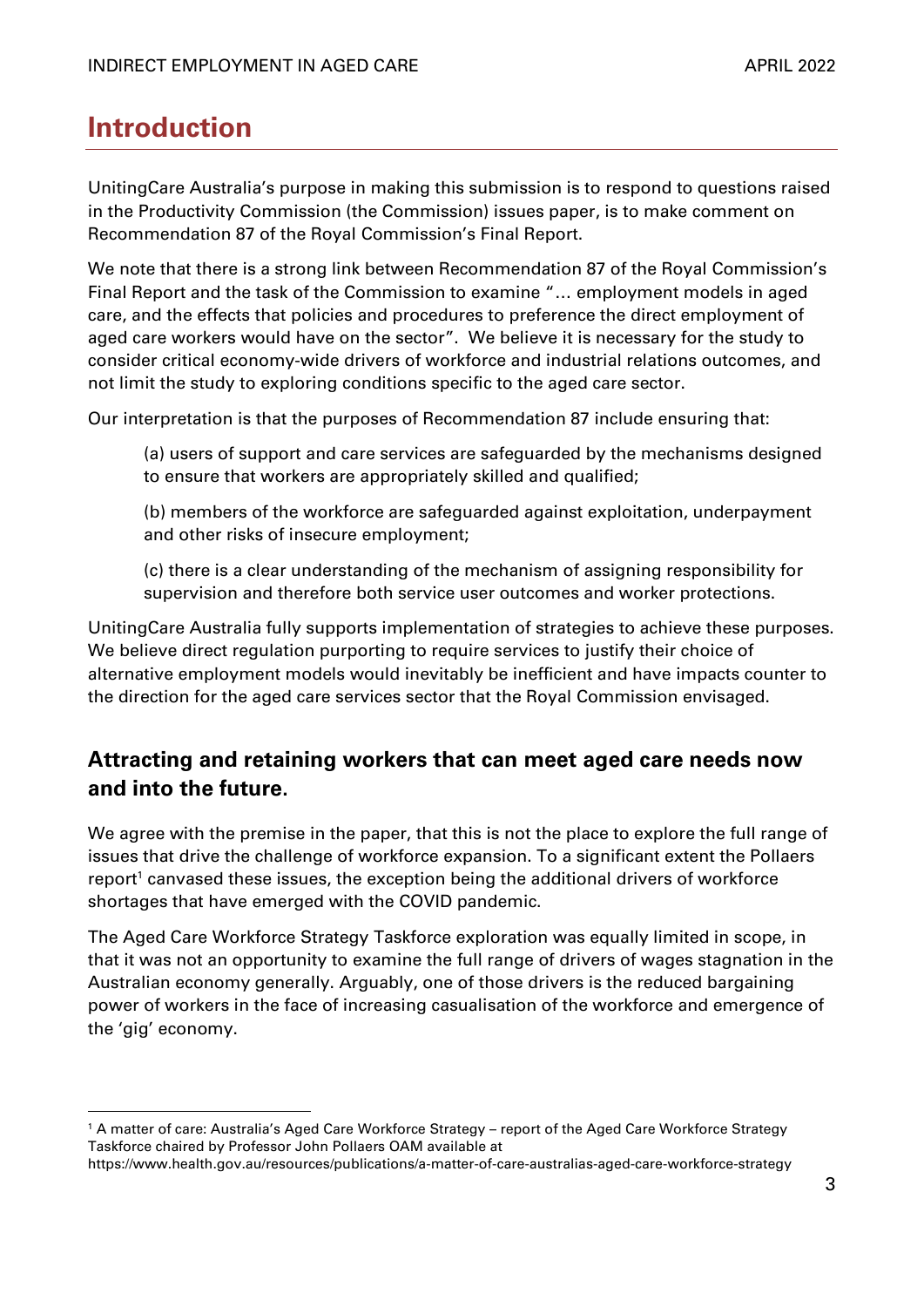As the Commission has established, there is little evidence of aged care work insecurity at the scale seen elsewhere in the economy. This is not to say, however,

- a) that this economy-wide trend does not impact on wages outcomes for aged care workers or
- b) that aged care funding mechanisms, the design of the aged care services system, and the regulatory environment in which aged care operates do not have significant implications for the value placed on care work and therefore wages outcomes now and into the future.

UnitingCare Australia represents services that operate across the community services spectrum and sees the direct impacts of real wages shrinkage and insecure work arrangements. It is of great concern to members of our network that the Support at Home  $\mu$  model currently under discussion,<sup>2</sup> together with the systemic funding and wages issues in aged care, will actually end up driving people to more insecure work arrangements as there may be incentives for workers and consumers to contract directly. Concurrently, providers must accommodate recent changes to the SCHADS award, including a minimum two-hour shift requirement, which is arguably at odds with transactional, consumer-driven program design.

Our first recommendation is therefore that the study must:

- 1. consider economy-wide drivers of care work value including trends towards casualisation and workforce insecurity; and
- 2. be cognisant of proposals to adopt home care program settings in many respects similar to those governing the NDIS, with a view to understanding the connection between program design and relationships between service users, workers, and providers.

#### There is … unmet demand for residential care

The statistic cited in the paper as the basis for this statement [bed days waiting for residential care placement] highlights the intrinsic challenge of aged care planning: publicly available data is scarce and difficult to find. More recent versions of the report from which this data comes (the annual Government Services Report) do not include the equivalent figure for later years.

As providers we understand that the COVID pandemic has reduced occupancy in some localities. Elsewhere it has exacerbated locality-specific shortages of care, with staff shortages leading in some situations to bed closures and/or inability to cater for the full range of potential residents. It is impossible however to establish – at a national level – the true situation in terms of the trends in distribution of places between geographical areas. It is well reported that StewartBrown data indicate an ongoing deterioration of the financial position of residential care services, in particular in non-metropolitan localities.<sup>3</sup> This is

<sup>2</sup> https://www.health.gov.au/sites/default/files/documents/2022/01/support-at-home-program-overview.pdf 3 https://www.stewartbrown.com.au/news-articles/26-aged-care/260-2022-04-stewartbrown-aged-care-financialperformance-survey-december-2021-video-presentation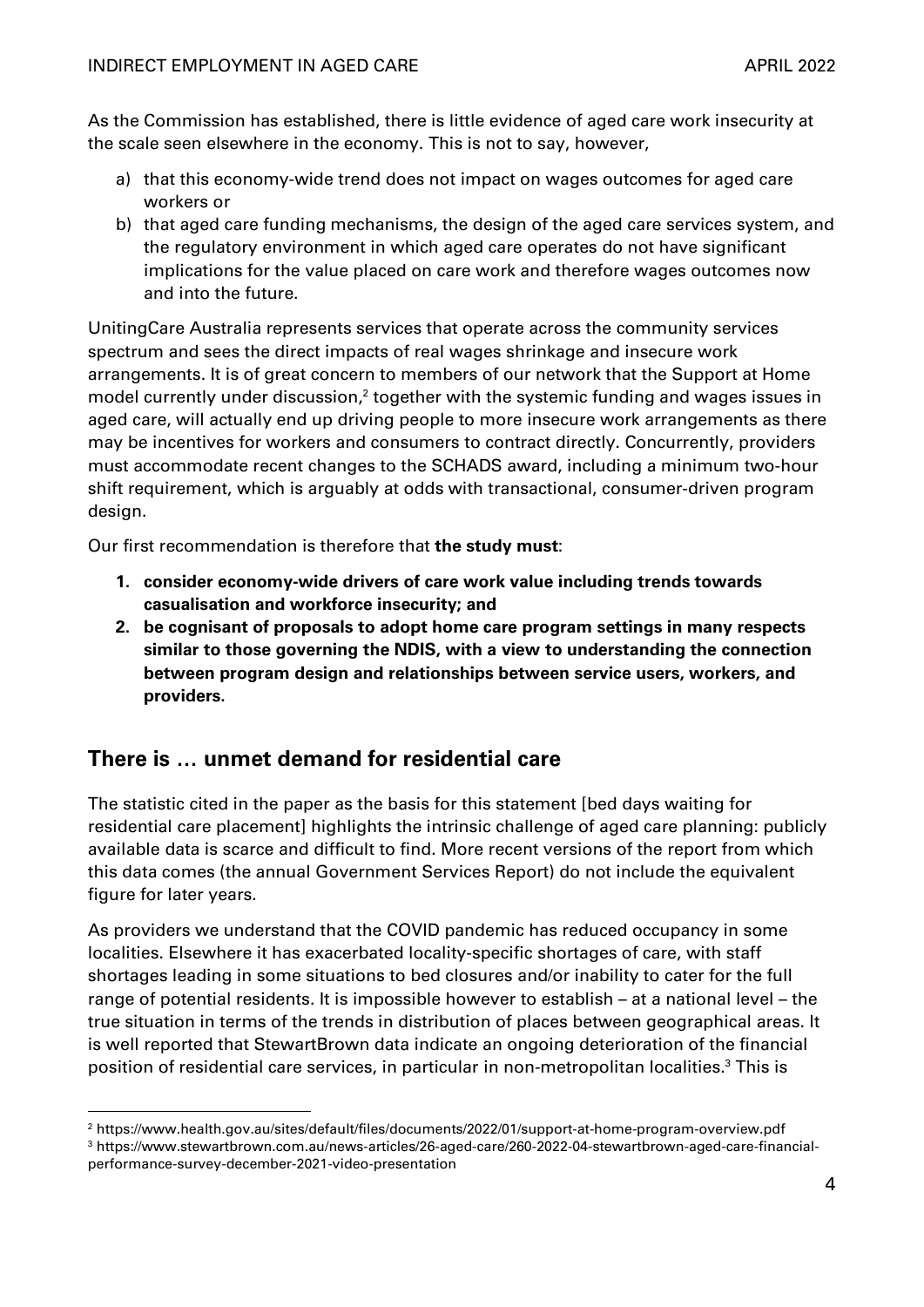relevant for this study because it points to related issues of the capacity of services to establish and maintain aged care places, and the critical nature of the cost of labour in terms of the viability of those services.

There is no doubt that regulation is essential to ensure the quality and safety of aged care services. We believe, however, that regulation of staffing models is highly likely to reduce efficiency of delivery. Significantly, there is pressure to further regulate a system that is full of perversities largely beyond the control of providers, including:

- the brake that the current approach to funding puts on the capacity to respond to employment market signals or to (voluntarily) increase staffing levels
- incentives for employees to maximise income by working for multiple organisations or as casuals to make up for inadequate wages;
- disincentives to enter the aged care sector on a permanent basis (including reputation) or to remain in the sector in the long term (including lack of resources for training and limited opportunities for progression).

UnitingCare Australia therefore proposes that the main driver of improvements in quality – and access to services – will be funding arrangements that enable improvements in wages and conditions, and outcomes measures that encourage innovation and productivity improvements, rather than regulation. This is largely because not all aged care workers are equal. In order to pursue quality via a 'good fit' approach to staff selection, services must have the capacity to compete in the employment market for the best workers. They must also have measures by which they can demonstrate improved performance.

We note that minimum staff time standards for residential care should themselves reduce any incentive to offer conditions that are not the choice of the employee. Any flexibility gained through strategic use of agency staff can be expected to be offset by the risk that reliance on this approach will lead to regulatory failure.

# Royal Commission Recommendation 87

UnitingCare Australia tends to agree with Commissioner Briggs that direct employment will on the whole support the proposed workforce reforms and avoid a 'fractured, disparate and ill-supported workforce'. Without any external direction, services within our network already seek to employ workforce models that balance the benefits of direct employment (for consumers, the workforce generally, and therefore the financial position of the services) with selective use of agency staff (for example to fill short term vacancies where there is no practical alternative).

In our submissions to the Royal Commission, we highlighted the importance of program design, for care in the community in particular, that ensures care work is well supervised and managed, with the consumer at the centre.

We believe that in practice the strongest incentive for preferencing direct employment is cost: the investment in recruiting, onboarding, and retaining quality staff that is required to maintain standards – and attract and retain clients – is substantial. In contrast, the strongest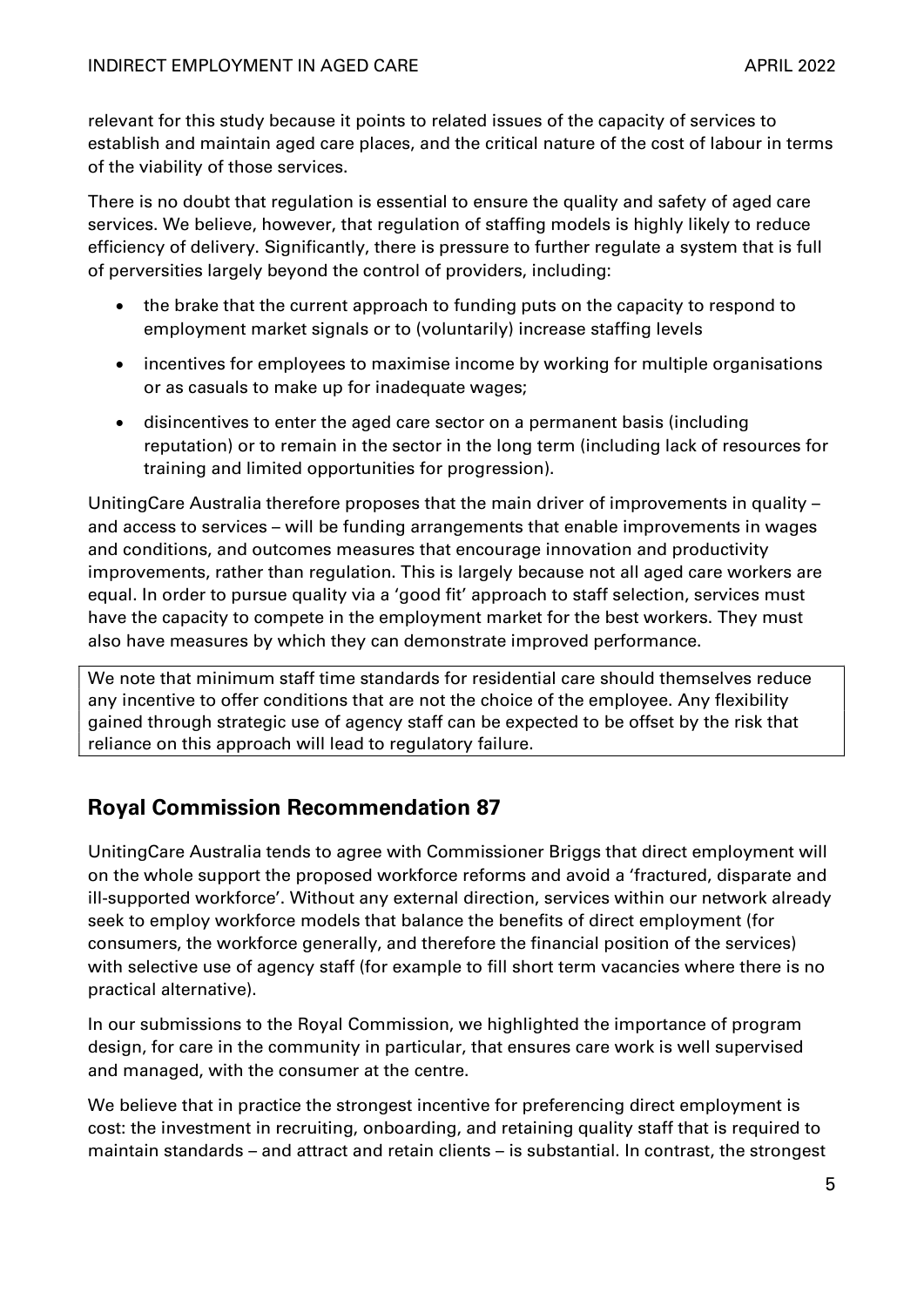incentive towards use of agency or casual staff is the funding model, which increasingly rewards a transactional approach to service delivery.

Much is made of the consumer's choice when it comes to flexibility of mode and timing of service delivery, however absolute flexibility is inconsistent with a model that maximises consistency of personnel across a generally inefficient geographical footprint. It is therefore essential that services are able to manage their workforce to optimise potentially conflicting variables, within the funding they have at their disposal. We note in this context that services that deliver across a range of social services programs (ageing, disability, health) are often best able to deliver more efficiently however the lack of regulatory and funding alignment across programs presents a different set of issues.

## Most workers in aged care are employees of an aged care provider

While it may be true that currently most workers in aged care are employees of an aged care provider (though we note there is no data on aged care-type services provided outside the Australian Government subsidised system), there is no guarantee that this will continue to be the case.

As noted above, in most direct care/nursing contexts appropriate training and supervision is critical to ensuring safety of both the worker and service recipient. Anecdotally, the lack of 'depth' in supervision and exposure to clinical expertise is also a disincentive to choosing working in aged care over the health system. There is still work to be done to lift the capacity of providers so these supports are consistently available to aged care workers.

This is not an argument for policies that require providers to preference direct employment. Effective workplace structure facilitates on the job training, growth in expertise, and also avoids situations in which relatively inexperienced staff are left 'out of their depth'. If there are any incentives for providers to create artificial employment structures (e.g. to support transfer pricing) or risks in consumers self managing their services, these should be managed through targeted accreditation and/or funding program requirements, not through an additional reporting/regulatory layer imposed on providers across the board.

Likewise, if 'sourcing of workers by clients through digital platforms creates uncertainty about who is the ultimate employer of the workers, and who is liable for ensuring that high quality care is provided', this is a complex legal issue with economy-wide implications. The specific quality component of some types of aged care services and risk/liability questions that are associated with personal care and health care services to vulnerable people are common to all areas of human services and highlight the challenges of regulating for consumer and worker safety in a deregulated labour environment.

UnitingCare Australia notes that figures indicating the nature of employment arrangements will likely vary considerably according to local workforce conditions and suggests that the study assess data on a sub-national (at least state and territory, if not local government) level. Although services seek to maximise employment of permanent workers (including through making permanent those initially recruited as casuals) this is a long term challenge, which is to some extent perpetuated by policy settings: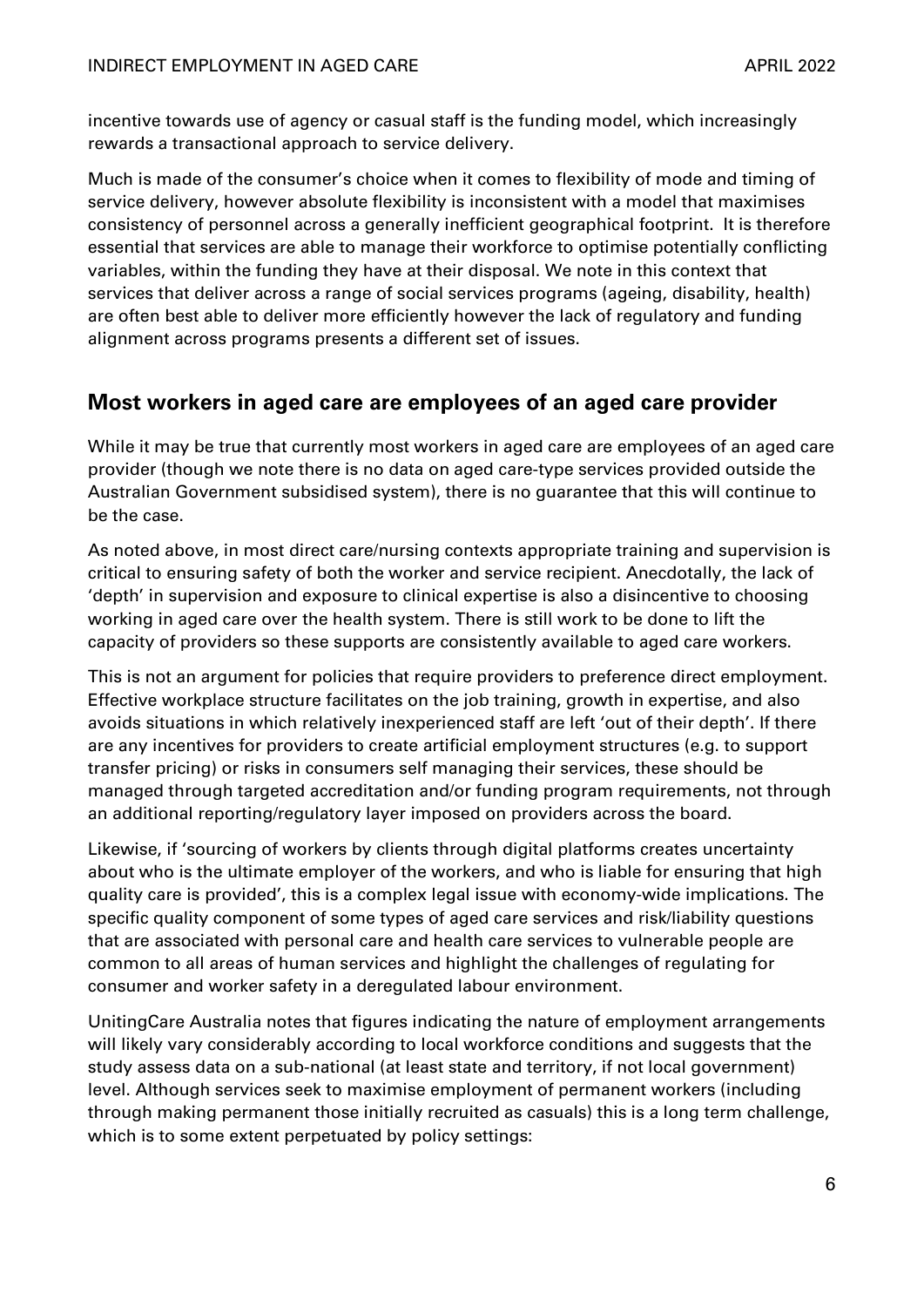- some use of agency staff is essential to maintaining appropriate staffing levels, particularly in regional and remote areas
- ongoing wage and renumeration issues in services undermine permanent recruitment efforts, as higher hourly rates make agency and casual work more attractive to workers.

The absence of any feedback mechanism to ensure that funding reflects market-based wages costs<sup>4</sup> in local employment markets enables this cycle. This is borne out by the impact of COVID: because the sector is generally heavily reliant on workers from outside Australia, and the COVID pandemic has decimated the worker pool across all occupations, services in remote areas in particular have found it virtually impossible to compete in the market for workers.

Services would willingly engage in ongoing reporting of data to track workforce challenges, in the context of workforce development needs analysis and concerted efforts to address them. Additional regulation and/or contextualising use of agency/subcontracted workers as a quality issue is, however, highly concerning for services. In the face of policy directions likely to increase the capacity of aged care service users to contract individual services directly, implementation of mandated staffing levels and the star rating system, and continued workforce shortages linked to COVID, traditional providers may find it increasingly difficult to maintain direct employment levels.

Our further recommendation is that

3. to the extent that providers should have a 'level playing field' on which to compete, the study should look at whether there are any unique-to-the-sector risks associated with employment arrangements used by aged care labour hire agencies, and/or whether there is any need to clarify (for example through funding arrangements) where responsibilities for e.g. training and supervision reside.

We also suggest that

4. the study fully explores the avenues that are used to fulfil staffing requirements outside metropolitan areas, the costs and risks associated with needing to 'import' temporary staff, and make recommendations on how these risks might be addressed either through development of alternative funding models or other mechanisms to attract staff to difficult-to-fill posts (e.g. remote area-specific scholarship programs, housing, spouse employment programs).

<sup>4</sup> In this context we note that the Royal Commission recommended linking wages growth to funding indexation.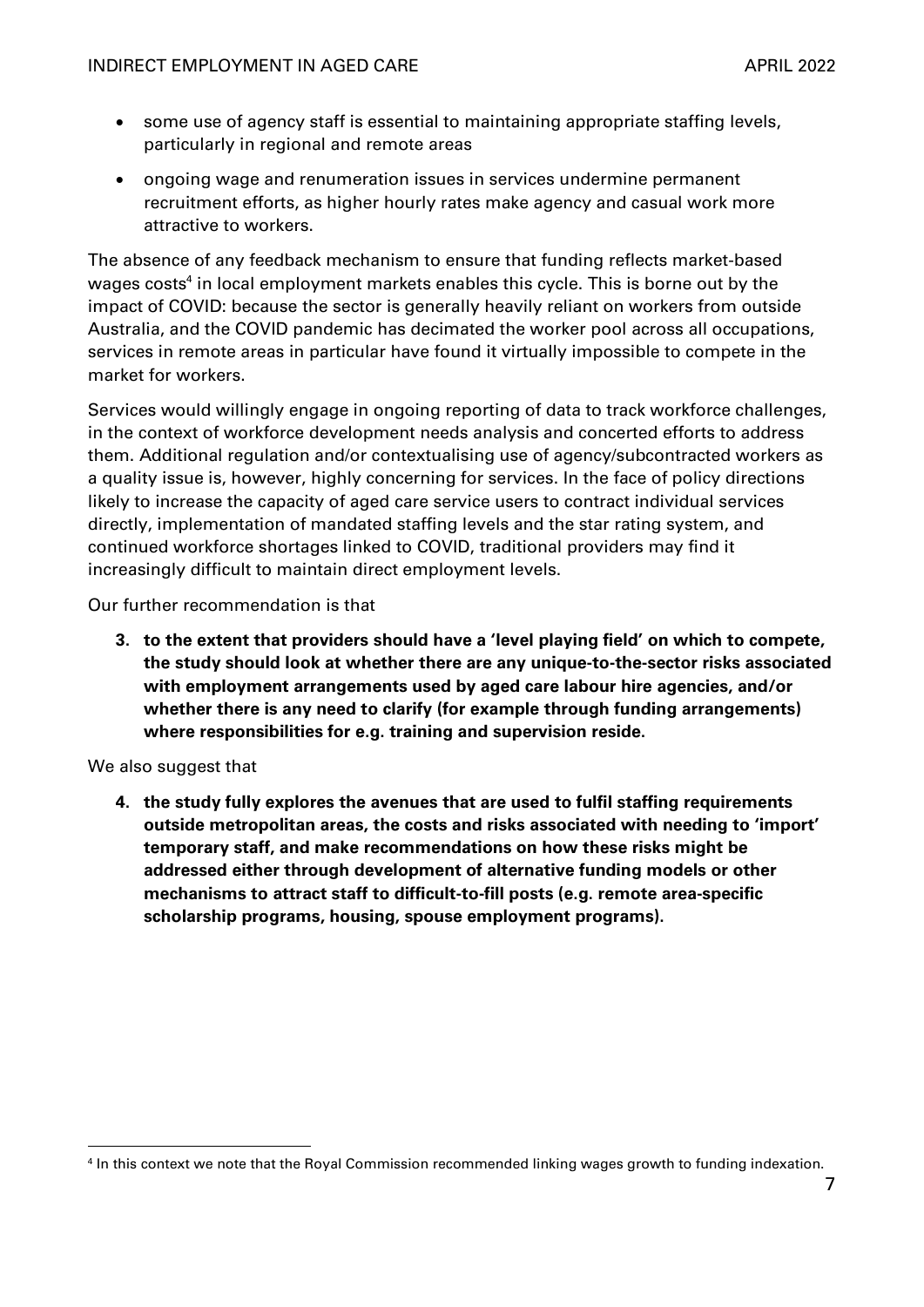#### Most aged care workers are women, part time and have low wages

It is indisputable that many issues in aged care are attributable to it being a highly feminised workforce. As such, we would support exploration of the gendered nature of the industrial issues that Recommendation 87 seeks to address.<sup>5</sup>

The issues raised in this section of the issues paper – under-employment and the prevalence of multi-site work – are, however reflective of two quite separate sets of issues.

The 'unitised' nature of home care in particular will tend to promote employment based on the patterns of service preferred by consumers. This will encourage providers towards arrangements that limit their exposure to worker 'downtime'. While a significant number of workers may choose to work part time, the study should investigate whether the rapid expansion in the number of home care providers since removal of the Aged Care Approvals process for allocating packages may have accelerated underemployment and how this might be addressed.

In smaller regional and remote services, viability is likely to dictate that providers severely limit hours of work, based on the limited pool of clients. We note that 'job building' is considered by some to be a critical element of workforce sustainability in these contexts. In circumstances where scale does not permit an employer to support a full time role, combining funding sources can enable creation of sustainable positions (from the perspective of a worker). The risk of underemployment can be a severe disincentive to workers who would otherwise consider relocating to regional and remote areas.

This is not the scenario where a worker chooses to be employed by multiple services to maximise the benefits of salary packaging, or to enable unsafe workloads (reportedly in the region of 70 hours per week for some individuals). The fact that part time work predominates amongst personal care workers rather than nurses may indicate that the critically low rates of pay for the former are a perverse influencer of employment behaviour. The prevalence of 'multi site' work is well known as a problematic issue in terms of COVID infection control and likely to be associated with other unsafe practices such as excessive hours and presenteeism.

The study should assess the extent of, and drivers of, 'overemployment' to ensure that it does not overestimate either the number of workers, or the extent of underutilised labour available in the sector. UnitingCare Australia is concerned that available data potentially gives false estimates of the true number of individual care workers in the sector and would question whether the Committee for the Economic Development of Australia has accounted for the drivers of underemployment (such as local employer scale) in calculating the availability of additional care hours.

Workforce planning capacity is a critical deficit in the sector. In addition to the abovementioned data deficits, there are also workforce shortages that make it difficult to fill corporate roles in the sector. The work of the Aged Care Workforce Industry Council in this area should assist in modernising approaches to rostering, job design and workforce

<sup>&</sup>lt;sup>5</sup> see for example Gendered Dimensions of Digital Platform Work - Review of the Literature and New Findings https://engage.vic.gov.au/inquiry-on-demand-workforce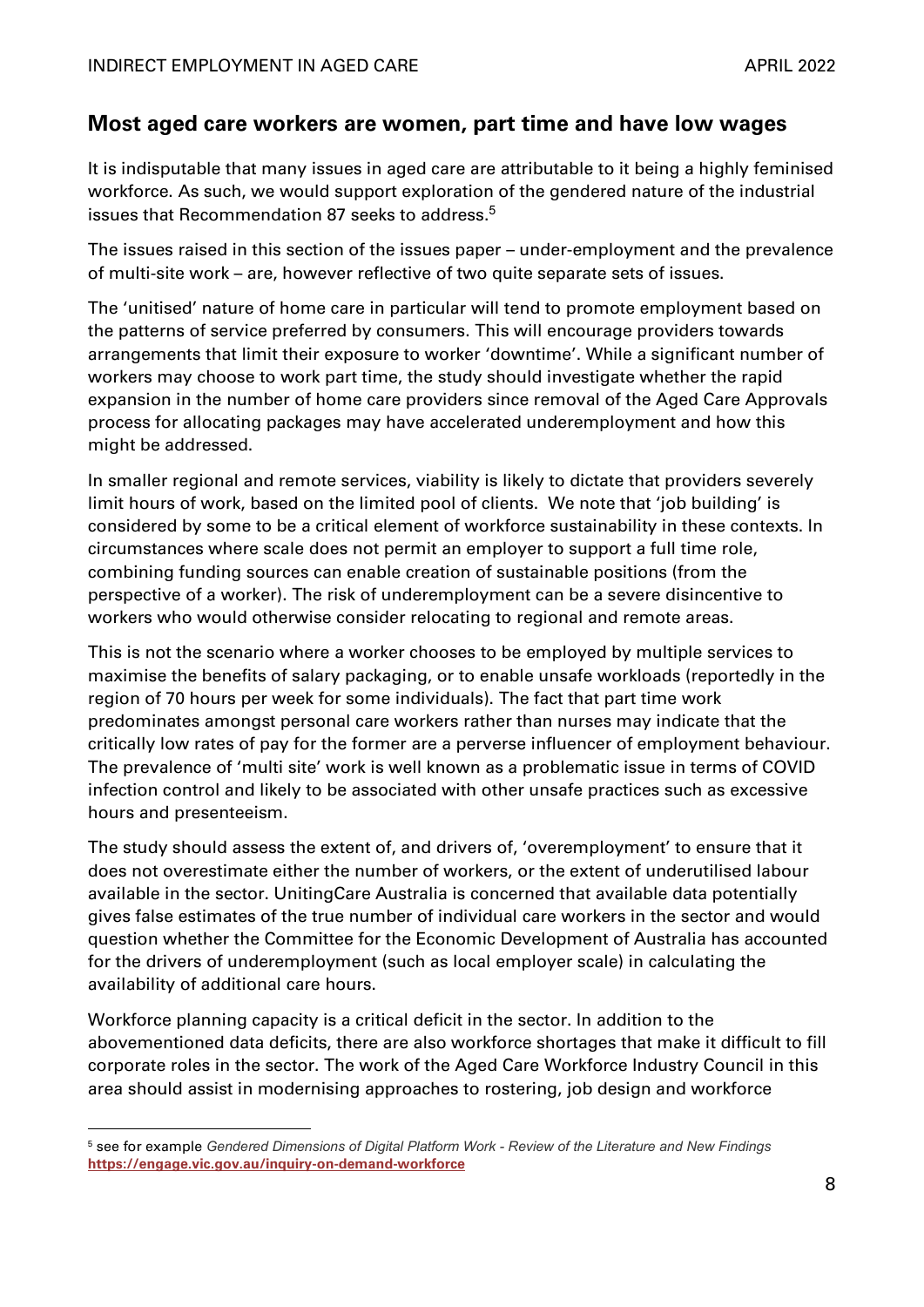management. We note however that there are significant 'non marketised' elements of aged care that must be taken into account. The intent of mandatory staffing and nursing hour standards is to safeguard the 'relational' aspects of service, which are at risk in a unitised approach to service costing and delivery.

It is definitely the case that 'remuneration for aged care workers is less than for similarlyqualified workers in comparative sectors' and there is considerable evidence of loss of aged care workers through direct competition with other care streams, including within our member organisations. Our members indicate that workers may use aged care roles as a stepping off point to other, better paid roles, or move out of aged care because they can be better rewarded elsewhere. Particularly since the COVID pandemic, workers have been exiting because of the impact on their working environments. Increases in demands on workers, including from increasing compliance activities and the demands of heightened infection control measures, have not been met with recognition in the forms of wages reform or improved conditions.<sup>6</sup> 'Retention bonuses' have not been received as adequate recognition of the underlying workforce challenges.

Taken together, these factors do not promote safe work practices or quality improvement for users of services. We therefore recommend

5. that the study investigates the deeper drivers of low pay and poor conditions in the sector and the implications of these for user experiences of aged care.

### The use of digital platform work may increase in aged care

UnitingCare Australia suggests that the study methodology include interviews with human resource managers across the aged care and similar (potentially competing) human services sectors to explore the range of experiences of organisations in terms of staff recruitment and retention, and drivers of different workforce models.

Data collections focused on the aged care workforce are by necessity backward looking, however there are analogies with the disability workforce. We believe that there will be considerable value in looking at

- a) the potential change in numbers of agency workers and independent contractors if reforms progress in certain directions, specifically aligning aged care with disability services in areas that have influenced employment models in that sector e.g. enabling self management of packages;
- b) potential changes in the relative significance of different forms of employment as governments implement policies to increase the length of time individuals receive care at home (at the expense of residential care);
- c) strategies used in the disability sector to attract and retain workers.

 $^6$  See submissions to the Fair Work Commission Aged Care Work Value case, including https://www.fwc.gov.au/documents/sites/work-value-aged-care/submissions/am202099andors-sub-uca-040322.pdf.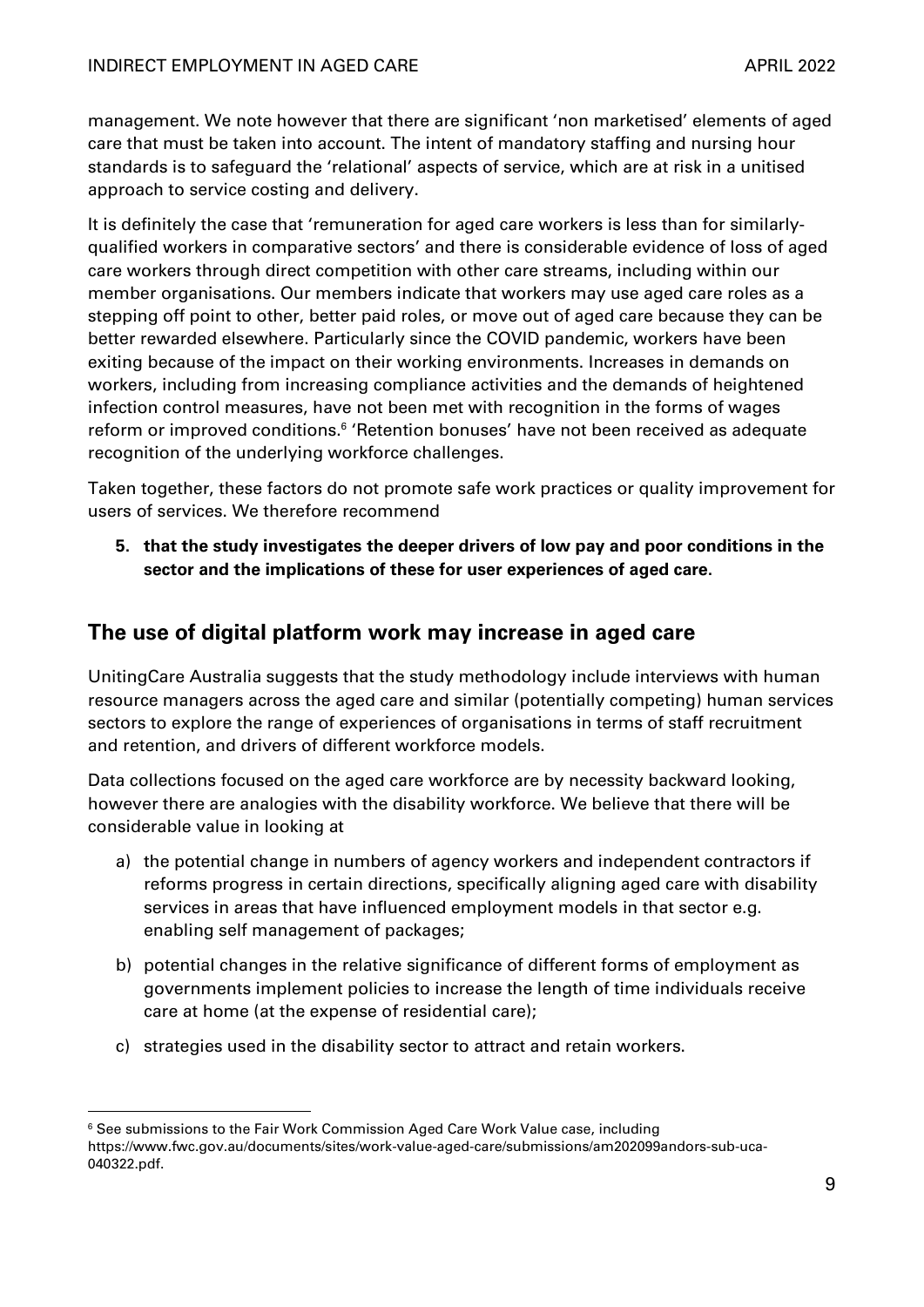We note that, in this context, gross numbers of workers are significant. Each 'non-pay as you go (PAYG)' care worker represents at least that number of service users. If there are significant concerns regarding the quality of care received from agency/subcontractor workers, the risks associated with that small proportion of workers in a sizeable – and growing – workforce must be appropriately managed.

The NDS submission to the Inquiry into the Victorian On-Demand Workforce<sup>7</sup> highlights issues which, if transplanted to the aged care sector, would be concerning from the perspectives of both consumers and workers. A national survey of the arrangements in place to safeguard platform workers and service recipients in the context of disability services could be a most useful element for the study.

### Impacts of indirect employment on quality of aged care

UnitingCare Australia fully supports strategies to prioritise continuity and quality of care provided to aged care recipients. It is highly desirable that personal and clinical services in particular are provided by workers who are enabled to build relationships with service users (including their carers). Promoting the 'relational' in aged care was central to the recommendations of the Royal Commission.

We question, however, whether the emphasis on employment arrangements is the most effective means by which to promote relational care. We would encourage the study to consider also

- a) correlations with investment in appropriate care coordination and case management,
- b) the role of standards relating to communication of care needs and observations by carers,
- c) any need for greater clarification of responsibilities for care management in situations analogous to the current CHSP-type services.

Proportionality of regulation is critical, as is the autonomy that may be maintained via enabling service users to self manage their services. It must be recognised that the vast majority of care recipients and/or their designated carers are fully capable of engaging in relationships with service providers, whether they are traditional 'aged care' providers or providers of individual services such as home modifications or maintenance.

We believe the study should consider carefully the points at which issues have arisen in the context of NDIS delivery. Instances of inadequate oversight of workers engaged to care for individuals who are vulnerable by virtue of social isolation, will not be addressed through regulation of employment arrangements. Likewise, it would be a perverse outcome if simplification of administrative requirements for services easily engaged in the community was inhibited through requirements for traditional employment arrangements.

As noted in the Commission's discussion paper, UnitingCare Australia definitely supports policy settings that will promote continuity of care for clients. We believe that in the context of 'traditional' service arrangements this can best be achieved through program and funding arrangements that recognise the roles – in more complex care arrangements – for care

<sup>7</sup> https://engage.vic.gov.au/download/document/7347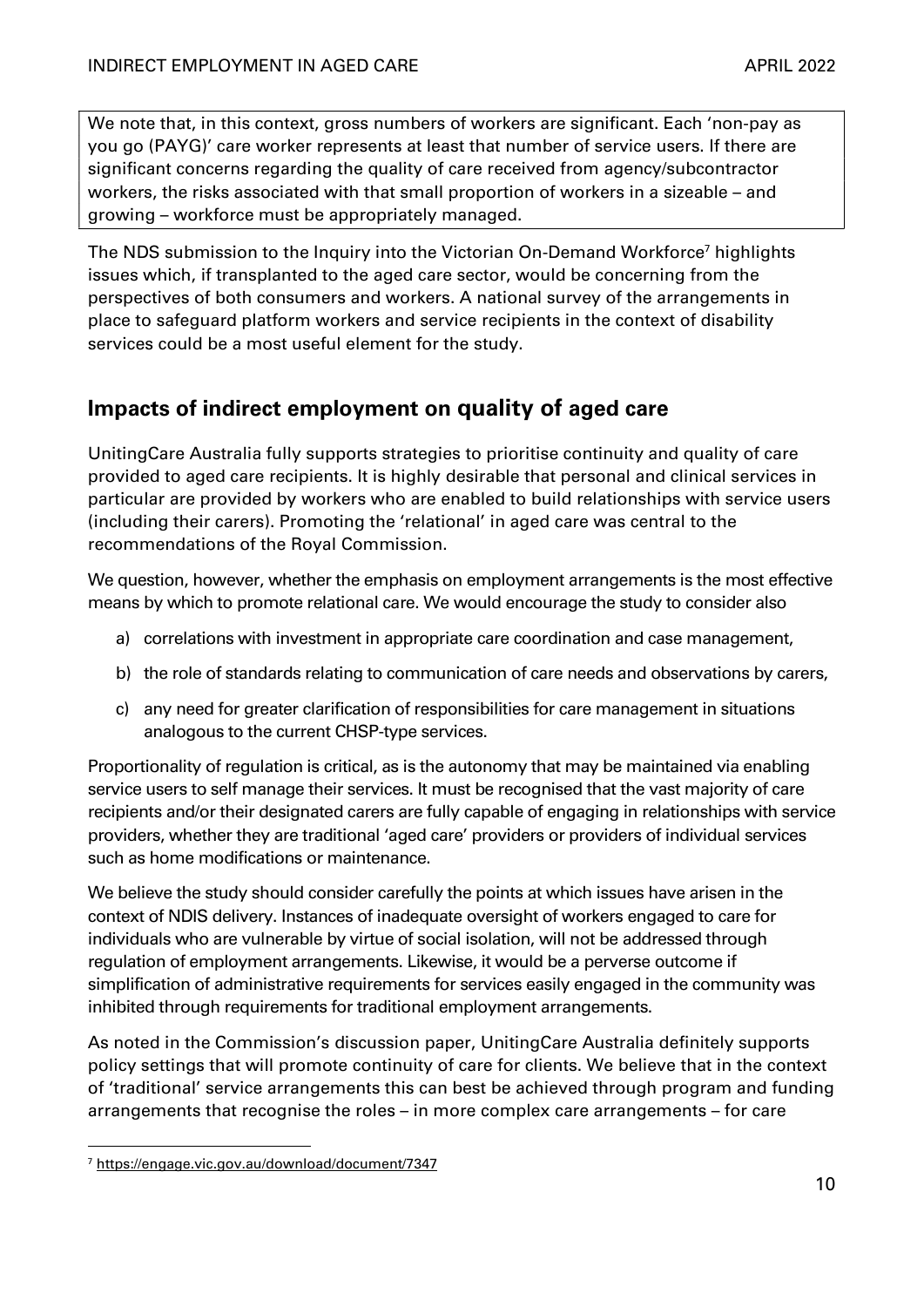coordination and case management, as well as industrial reforms that will enable providers to offer workers more secure and stable employment.

We also note in this context that as 'minutes of care' become embedded as a measure of performance, use of agency/casual staff to ensure facilities achieve full staffing levels may increase, notwithstanding the expectation that overall this measure will promote quality of care.

The important features of quality frameworks must apply equally but appropriately and proportionately to different situations to ensure efficient and safe practices. Thus, while the discussion paper cites the use by the Australian Government of Mable to fill staffing gaps under COVID 'surge workforce' arrangements, this raised issues in relation to infection control. Providers in some cases had poor visibility of where other shifts had been worked. Similarly, in the absence of a national worker registration scheme, there is low visibility of poor or inappropriate performance of workers. These are real issues that are not amendable to solution through regulation of employment arrangements, again highlighting the importance of identifying the drivers behind issues raised through the Royal Commission.

UnitingCare Australia believes that the study must fully investigate the claims that administrative costs are reduced through use of digital platforms, 'enabling a higher proportion of available government funding to be spent on hours of care'. This investigation should consider the types of costs that contribute to 'administration', whether there are genuine savings associated with the use of platforms, and whether there are perverse outcomes such as underinvestment in training and supervision or shifting/avoidance of costs such as insurance or vehicle use. Whilst the 'flexibility and cost advantages' of platform workers cited in the discussion papers seem attractive, it is difficult to believe that these advantages are achieved entirely without sacrificing a legitimate 'benefit' somewhere in the system.

The recent changes to the award for community support workers are evidence of community expectations that workers should not be required to absorb the costs of the flexibility that benefits consumers. It is critical to understand the embedded costs that traditional providers must absorb, and risks where these costs are avoided or transferred to workers.

# Conclusion

UnitingCare Australia strongly believes that there are risks and benefits of use of 'platform workers' and casuals, linked in large part to trends towards self management of care. There are many arguments in favour of promoting self management as a matter of policy, however there is a strong likelihood that an increase in use of 'sole traders' – and uplift in accompanying risks – will follow.

From our perspective the principal value in this study will be its capacity to illuminate the risks ahead for aged care service users and service providers as the 'gig economy' evolves, and to make recommendations on the most efficient way to address the drivers of risk. We suggest that a key source of insight and information will be the disability services sector.